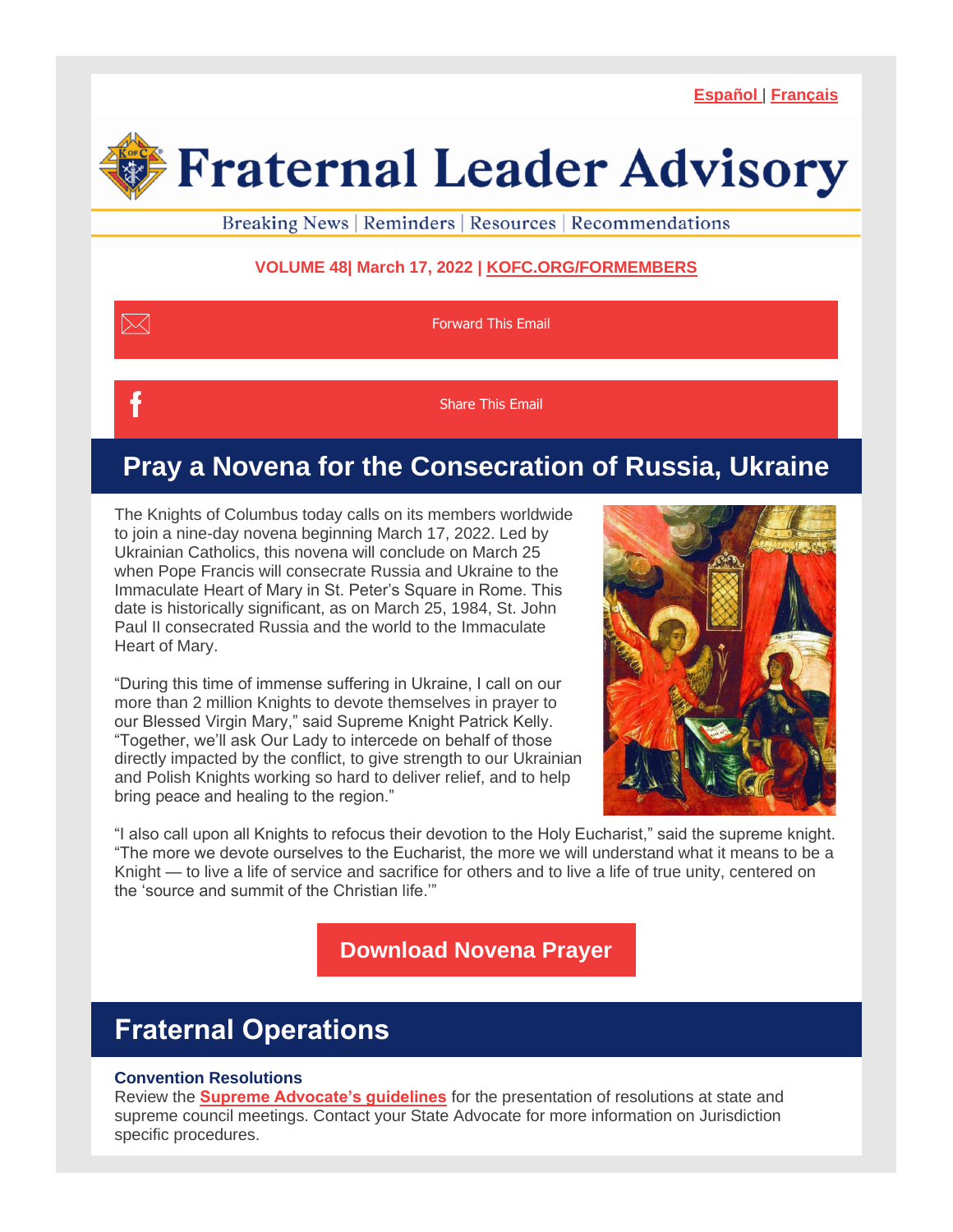## **Programs**

#### **Step up to support Ukrainian Refugees!**

In just three weeks, the Order has raised over \$5 million for those affected by the war in Ukraine. All Knights and all councils are strongly encouraged to donate to, and raise funds for, the **[Ukraine](https://www.kofc.org/secure/en/donate/ukraine.html)  [Solidarity Fund](https://www.kofc.org/secure/en/donate/ukraine.html)**. Lenten fish fries are a great way to raise awareness and support for this worthy cause. 100% of donations will go directly to those in need.

Councils that donate at least \$1,000 to the Ukraine Solidarity Fund may claim a program credit in any program category for the Columbian Award (SP-7). Councils that donate at least \$4,000 may claim 2 program credits in any category.

#### **Date Tags Now Available on Supplies Online**

Notched and Rectangular date tags for 2019-2020 and 2020-2021 are available on Supplies Online through Officers Online on both the RSVP and Food for Families pages.



Item Number 2019-2020: Plate-19-R Item Number 2020-2021: Plate-21-R



Item Number 2019-2020: Plate-19-N Item Number 2020-2021: Plate-21-N

#### **Holy Hour**

As we continue through Lent in preparation for Easter, let us consider spending time 'watching and praying' with our Eucharistic Lord. To learn more about leading a Holy Hour at your parish in the future, visit **[www.kofc.org/holyhour](http://www.kofc.org/holyhour)**

#### **Family: Food for Families**

Plan a Food for Families food drive this spring to help food banks and food pantries that may be struggling to keep the shelves stocked, keeping in mind that whenever we feed the hungry, we are truly serving Christ. For more info on how your council can participate in this program, visit **[www.kofc.org/food](http://www.kofc.org/food)**.

For important dates, action items and resources, visit our Overview and Highlights page **[here](https://www.kofc.org/en/what-we-do/faith-in-action-programs/resources/index.html?1tab=1tab0?utm_source=CC-FLA-2021-01-20+&utm_medium=email&utm_campaign=FLA-2021-01-20+)**.

## **Invite & Engage**

#### **Enhancement to Online Join Verification Process**

We are excited to announce a significant enhancement to the Order's Online Member Verification Process. When a man joins the Order online and enters his unique email address, we will send to that email address a web link that the prospective member will click on to complete the join process. The prospective member will then have 24 hours within which to take this action. We are confident that these enhancements will greatly minimize the possibility of user error (incorrectly entering a verification code) and will give prospects ample time within which to complete the join process. **[Click here](https://files.constantcontact.com/716460b3001/5e8410ad-8f6a-4c9e-b041-c8eac8add80b.pdf)** for a handout that takes you through the process.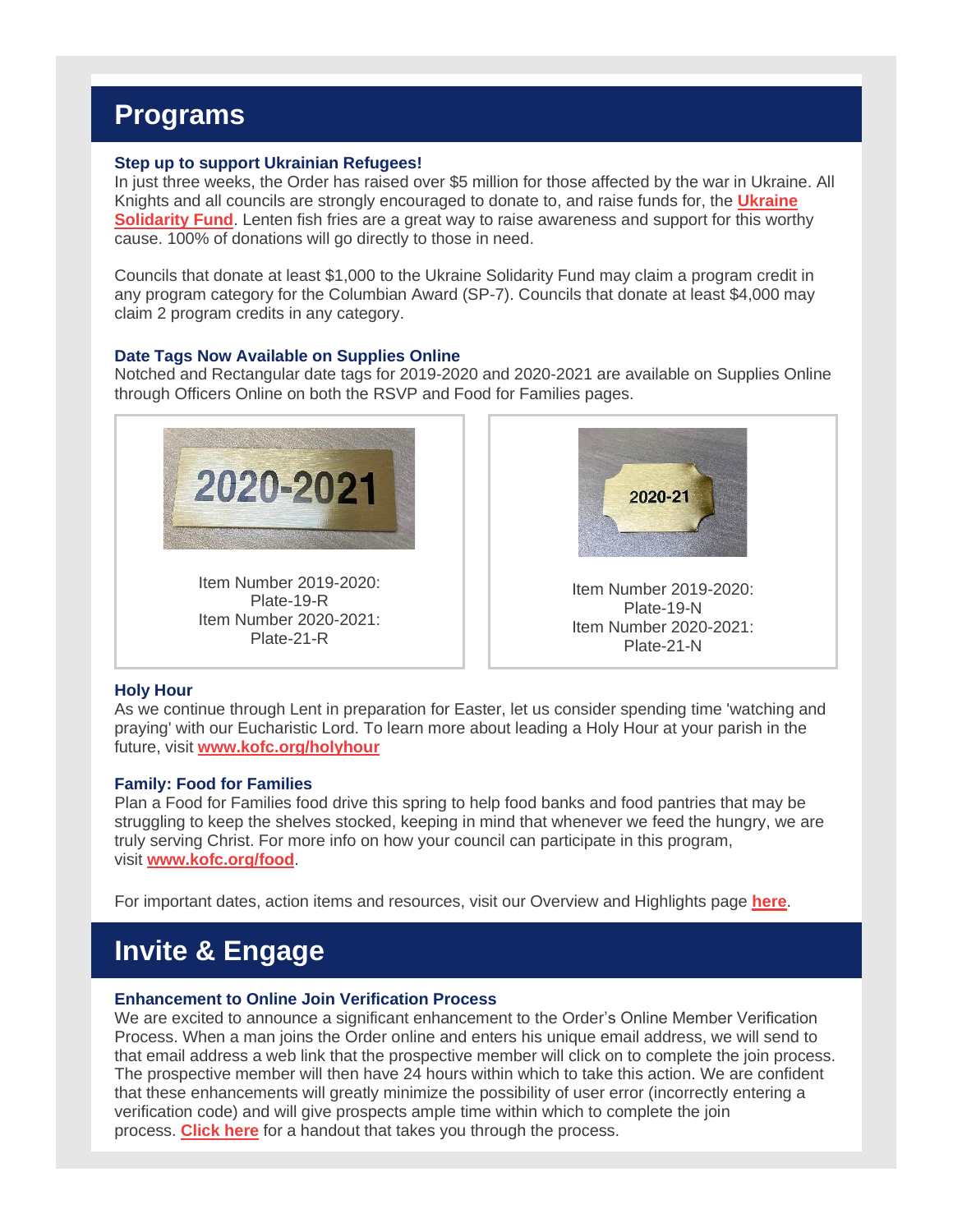#### **District Deputies – Are You On-Track?**

The goal for district deputies in our quarterly incentive was to be at 70% of goal or better by December 31, and to be at 100% of goal by March 31. Also, your state council has a goal of one Exemplification of Charity, Unity & Fraternity per district per quarter. Are you on-track to meet those goals? Visit **[kofc.org/membership](https://www.kofc.org/en/for-members/resources/membership-growth/index.html?1tab=1tab1)** for ideas that may help, and **[kofc.org/incentives](https://www.kofc.org/en/for-members/resources/membership-growth/index.html?1tab=1tab0&utm_medium=email&utm_campaign=FLA-2022-02-3%20)** for the details on our entire program of membership incentives.

## **District Deputy Corner**

- Encourage councils to appoint a nominating committee to recommend officers for the next fraternal year. Have the committee look beyond the usual volunteers to find a good mix of candidates representing fresh ideas and sound council practices.
- Check on each of your council's progress toward earning the **[Star Council](https://www.kofc.org/en/for-members/resources/star-council-award.html?1tab=1tab0)  [Award](https://www.kofc.org/en/for-members/resources/star-council-award.html?1tab=1tab0)**. Work with the field agent to conduct a district Fraternal Benefit Seminar. Confirm council **[Safe Environment compliance](https://www.kofc.org/en/resources/safe-environment-program/safe-environment-program-information-guide.pdf)** on the Reports tab of **[Officers Online](https://www.kofc.org/applicationportal/AuthorizeUser.action)**.
- Help your councils plan a Spring Church drive and then conduct a district **[Exemplification of Charity, Unity, and Fraternity.](https://www.kofc.org/en/for-members/resources/ceremonials.html?1tab=1tab0)**

## **Council Officer Corner**

#### **Grand Knight**

- Plan **[Leave No Neighbor Behind](http://kofc.org/en/what-we-do/faith-in-action-programs/community/leave-no-neighbor-behind.html)** activities for the Spring season. **[Supporting a](http://kofc.org/en/what-we-do/faith-in-action-programs/community/feed-the-hungry.html)  [food pantry](http://kofc.org/en/what-we-do/faith-in-action-programs/community/feed-the-hungry.html)** and coordinating a **[blood drive](http://kofc.org/en/what-we-do/faith-in-action-programs/community/participate-in-blood-drives.html)** are two ways your council can stay active. These are also great opportunities to invite men of the parish to join your council.
- Complete the *[Fraternal Benefit Seminar Form](http://kofc.org/en/forms/council/11077-fraternal-benefit-seminar-form.pdf)* (#11077) and submit to your General Agent as soon as possible after participating in an approved seminar
- Ask each member of your council to invite a prospect to the next virtual or in person council activity.

#### **Financial Secretary**

• Take some time to familiarize yourself with our **[Fraternal Video Library](http://kofc.org/en/videos/fraternal-training-library.html)**. There are short videos to help you submit forms online and use the software programs for Member Management and Member Billing.

| <b>Important Links</b>                                                                                                                        |                                     |                                |                                      |                                       |  |
|-----------------------------------------------------------------------------------------------------------------------------------------------|-------------------------------------|--------------------------------|--------------------------------------|---------------------------------------|--|
| <b>Membership</b><br><b>Benefits</b>                                                                                                          | <b>Celebrate</b><br><b>McGivney</b> | <b>Forms</b>                   | <b>Supplies</b>                      | <b>Fraternal</b><br><b>Operations</b> |  |
| <b>Training &amp;</b><br><b>Webinars</b>                                                                                                      | <b>Programs</b>                     | <b>Inviting Men to</b><br>Join | <b>Engage Your</b><br><b>Members</b> | <b>Ceremonials</b>                    |  |
| Thank you for your service to the Order. If you have any questions or suggestions during<br>your term, please email fraternalmission@kofc.org |                                     |                                |                                      |                                       |  |
| <b>SUBSCRIBE TO THE FRATERNAL LEADER ADVISORY - CLICK HERE</b>                                                                                |                                     |                                |                                      |                                       |  |
| For a full list of who receives this newsletter and the FLA Archives, <b>please click here</b>                                                |                                     |                                |                                      |                                       |  |